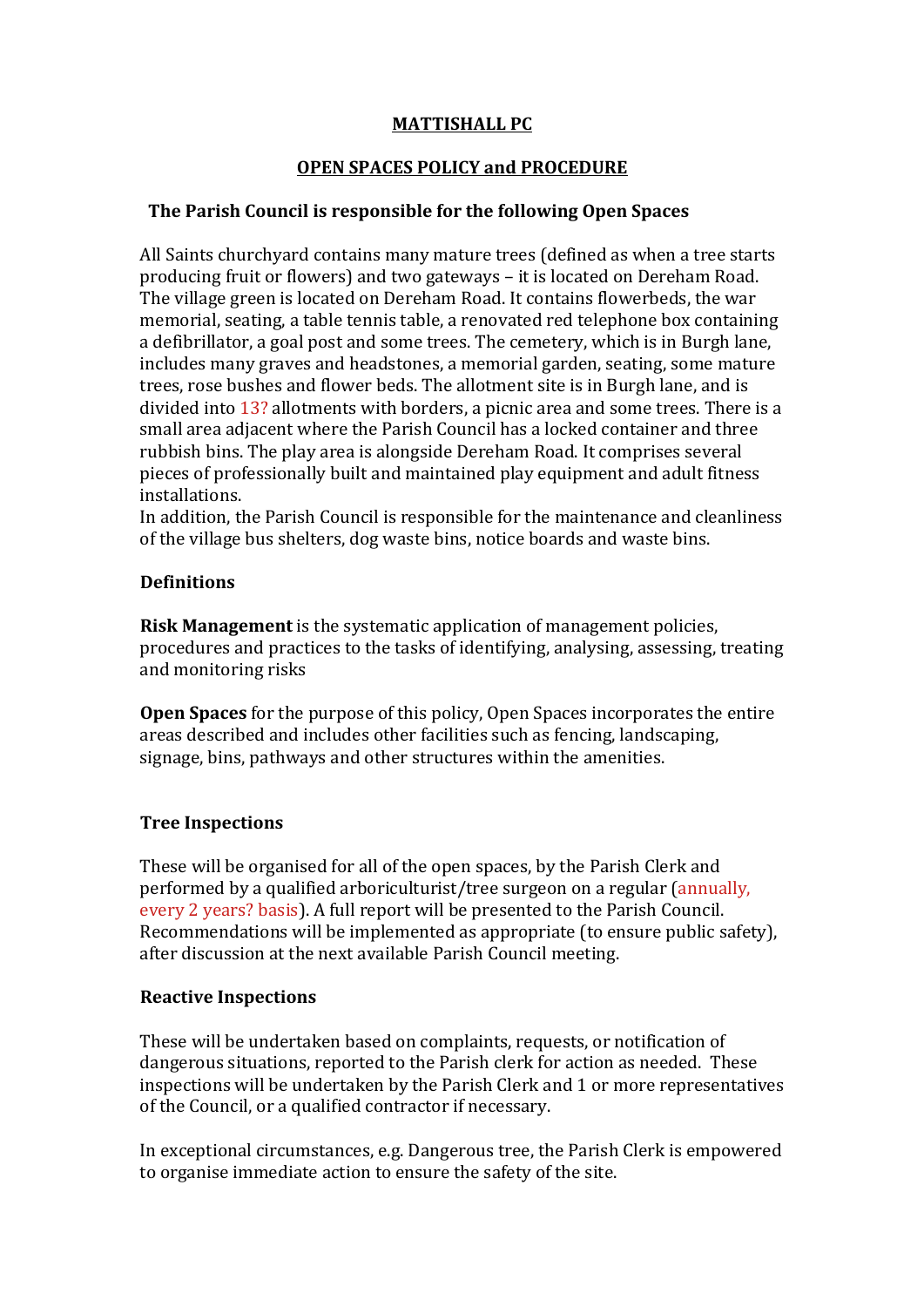### **Maintenance and response times**

The inspections will highlight the degree of severity of any issues reported. Many issues will be straightforward to resolve or be dealt with by planned maintenance agreed by the Parish Council. Others will need to be referred to a contractor, in which case, the normal tendering process will be implemented.

The Parish Clerk has the authority to close any of the open spaces in the event of damage or a dangerous situation, until the problem has been rectified.

#### **Insurance**

The Parish Council has public liability insurance to the value of  $£10,000,000$ 

# 1. **Objective**

To create and maintain an attractive and safe environment for residents and their visitors by providing:

- 1.1 Open Spaces to include all Open Spaces and Open Space assets and external assets.
- 1.2 Approved Maintenance Standards and Inspection Regime

### 2. Areas of Open Spaces covered under the Policy

- 2.1 Children's Play Areas
- 2.2 Adult Fitness Area
- 2.3 Burgh Lane Cemetery
- 2.4 All Saints Churchyard
- 2.5 Village Green
- 2.6 Burgh Lane Allotment facilities that will meet residents' needs and which are well maintained, accessible to all, healthy, safe and secure
- 2.7 Other open spaces will be added by agreement

### 3. **Management Procedure**

The Open Spaces are managed through the Open Spaces Working Group with the day-to-day management of the amenities devolved to the Parish Clerk. The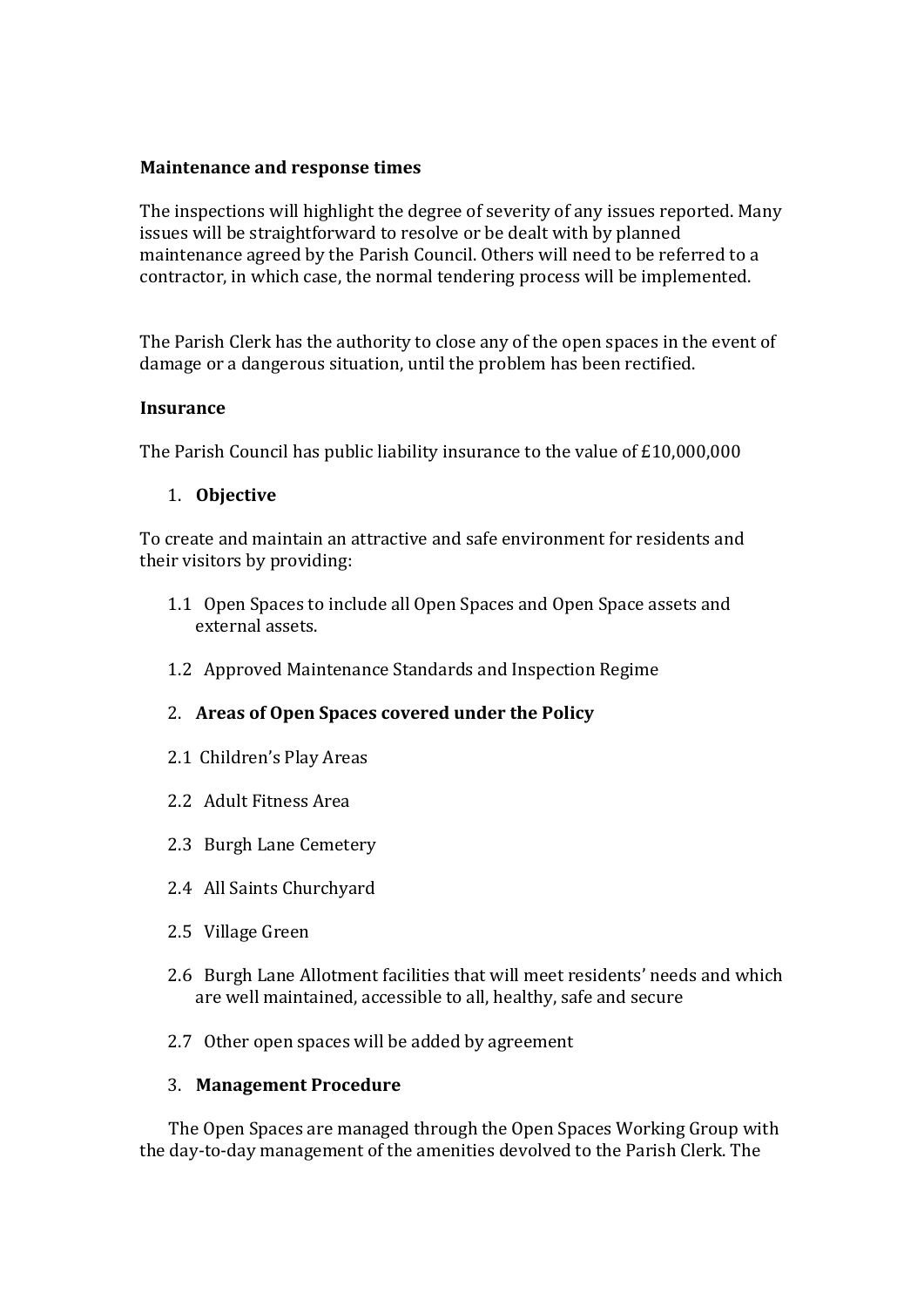Clerk will also supervise the work of the Handyman by allocating his/her priorities/workload

# 4. General Rights and Powers for all areas of Open Spaces covered **under the policy (see Item 2)**

- 4.1 The overall management and maintenance of all open spaces owned or leased by this Council and all related facilities including the trees on Council land, footpaths, street furniture, play equipment and any other item which may properly be considered to come within the remit of the Working group, by virtue of being on or within an open space
- 4.2 To repair or replace any such item within the agreed budget, to include making such provision for their upkeep and improvement as is deemed necessary by the Working Group. This function will be devolved to Clerk of the Council
- 4.3 To remove any such items that are deemed unsafe for use by persons
- 4.4 To determine and define any policies appertaining to the open spaces, their care, use and maintenance within known Council guidelines
- 4.5 To recommend adequate budget provision for all open spaces and facilities within the care of the Working Group. Such budgets will be recommended to the full Council for approval.
- 4.6 To deal with any complaints or requests related to open spaces and associated facilities within known Council policies
- 4.7 To consider and make recommendations related to Health and Safety issues where they are relevant to the role of this Working Group, and to ensure, as far as possible, that all legal requirements are met.
- 4.8 To deal with any urgent items that arise appertaining to any open space or related facilities. In the case of an emergency, power to act will be devolved to the Clerk of the Council (if necessary/possible) in consultation with the Chairman of the Council. Any such action taken must be reported to all Working Group members immediately by e-mail and at the next Parish Council meeting.
- 4.9 In pursuance of the above, to spend up to the maximum on any previously agreed and allocated budget item without further reference to the full Council. Any spending that has not been previously agreed during the budget cycle will be sent for approval at the next appropriate full Council meeting.
- 4.10 The Clerk has delegated authority to approve minor expenditure up to  $£300$  on any one item within the annual budget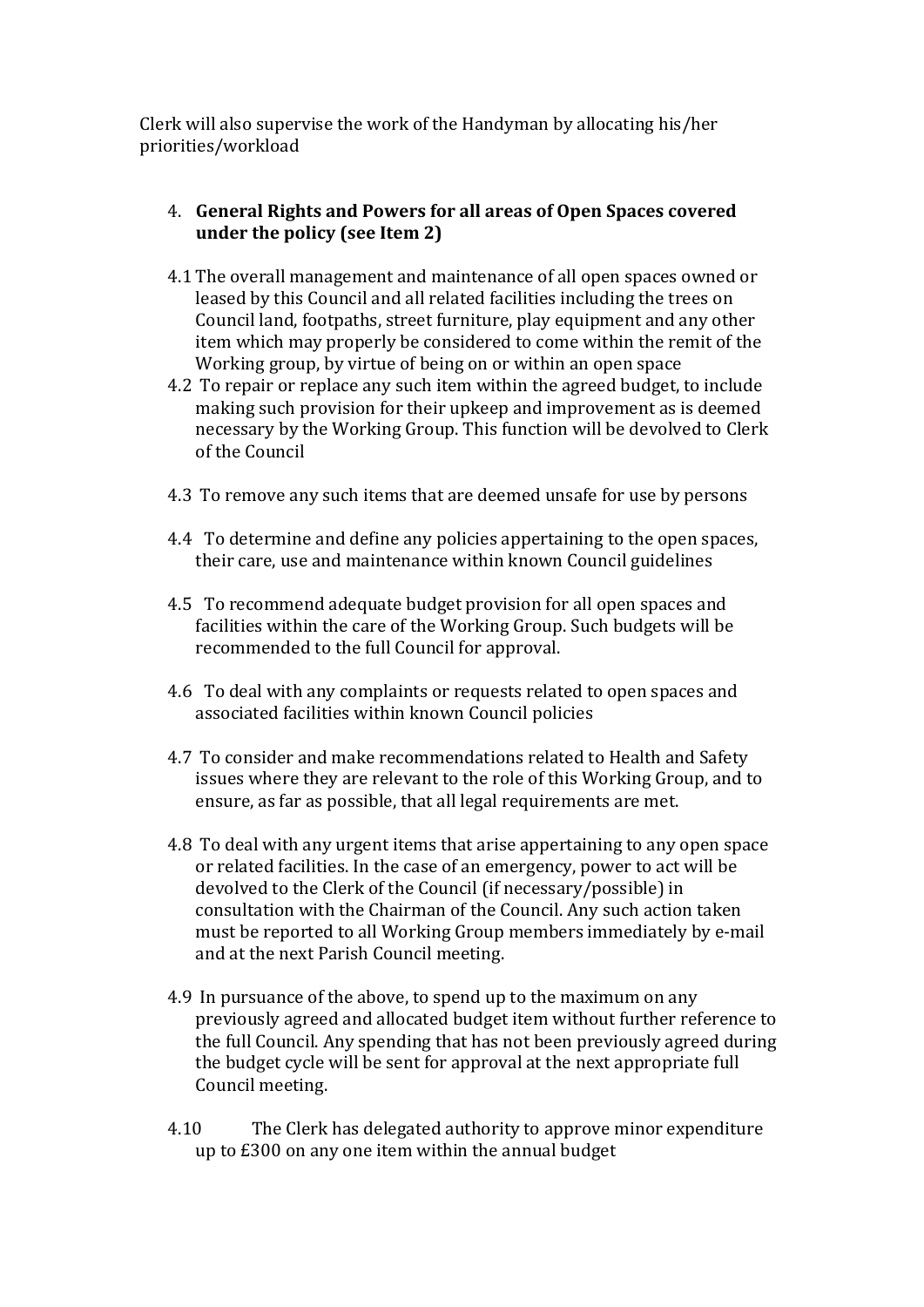- 4.11 To agree what to include in annual maintenance contracts for areas within their remit and recommend these for approval by full Council
- 4.12 To obtain at least 3 written quotes for annual maintenance contracts and approve contractors.
- 4.13 To oversee the maintenance contract(s) to ensure value for money and quality control.

### 4.14 Inspections

The inspection programme identifies all the known risks associated with these areas and generally takes one of the following forms:

- Routine (visual) Inspections
- Proactive Annual/Bi-annual Inspections
- Reactive Inspections

### **Routine (visual) Inspections**

A Parish Council representative will conduct a weekly, visual inspection of the Village green. The routine visual inspection is required to identify obvious hazards that may result from vandalism (e.g. broken bottles), use, or weather conditions (e.g. dangerous surfaces). A report will be completed (along with the Play Area report) and submitted to the Parish Clerk after inspection. Any defaults identified as a result of these inspections should be reported immediately to the Parish Clerk. Reports must be retained for 21 years.

### **Proactive Annual/Bi-annual Inspections**

The Churchyard, Cemetery and allotments will be inspected by at least 2 members of the Open Spaces working group, recorded on the inspection sheets and submitted to the Parish Clerk, with recommendations for remediation(s) where appropriate.

These reports will be retained for 21 years.

- 4.15 To consider and make recommendations to full Council for Capital expenditure. To purchase and install any equipment within a realistic replacement programme.
- 4.16 To ensure that the litter bins and dog waste bins in the village maintained by the Parish Council are emptied on a regular basis by the appointed contractor.